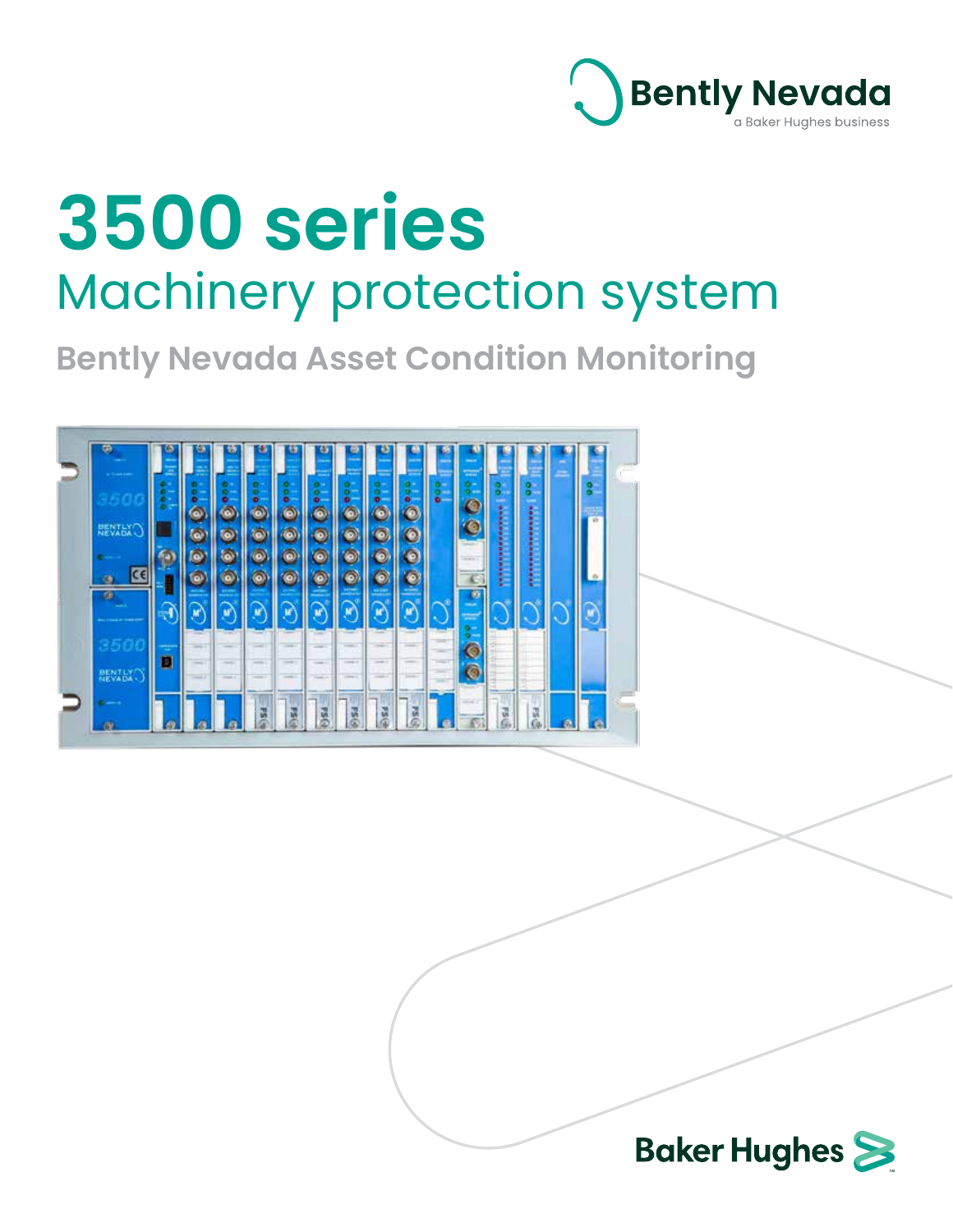## **Why protect and monitor?**

Whether generating power, compressing and pumping fluids, or driving process equipment, industries rely on critical machinery every hour of every day. In these settings, machinery failure isn't just inconvenient, it can be catastrophic. While repair costs alone can be staggering, the partial or even total loss of production resulting from critical machinery failure – sometimes worth millions per day – can mean the difference between profit and loss for the entire year. With so much at stake, mechanical condition monitoring is more than just a good idea, it's a necessity.

Continuously monitoring critical asset parameters such as vibration, temperature, speed, and numerous other condition indicators is a proven method for anticipating and preventing mechanical failures – proven in tens of thousands of industrial facilities around the world by delivering tangible benefits such as:

 $\mathcal{L}$  Improved protection from catastrophic failures

- $\mathcal{L}(\mathcal{D})$  Better machinery reliability/availability
- $(\checkmark)$  Fewer process interruptions
- $\circledcirc$  Enhanced maintenance/outage planning
- $(\check{a})$  Lower maintenance and repair costs
- $(\checkmark)$  Longer intervals between outages
- $\left(\sqrt{\right)}$  Reduced insurance premiums

It's not just our products, it's our people. Our reputation for the highest quality, best value in the industry is born of a culture that "takes excellent care of our customers." When you choose our condition monitoring solutions, you get it all: the best people, the best products; the best service; the best solutions - together generating the best value.

And when it comes to protecting and monitoring critical machinery, one name has proven itself above all others: Bently Nevada † .





## **Why Bently Nevada Condition Monitoring?**

Bently Nevada machinery protection and monitoring systems span more than a dozen different models deployed during the last 60 years. Combined, they comprise the largest installed base of permanently installed transducers and monitoring channels in the world. It's a position of trust that has been earned over more than six decades of learning, refining, and improving our solutions to meet the industry's most demanding applications. Applications that require the highest integrity. Applications where false trips or missed trips simply cannot be tolerated. **Experience** With more than six million transducers and monitoring channels installed worldwide, more end users trust their machinery to Bently Nevada's continuous monitoring systems than anyone else. We are also the supplier of choice to nearly every major machinery manufacturer in the world. **Technology** Today, although our products number in the thousands, we

For more than half a century, Bently Nevada products have been world-renowned as the standard by which all others are measured. Because after all, with so much riding on your machinery, why trust anyone else?

never rest. Each year, tens of millions of dollars are invested in expanding and improving our technology with the purpose of better serving our customers. Better technology that creates better value is our passion.

### **Technical support**

Behind everything we deliver, you'll find our unwavering commitment to provide the best technical support to our customers. No matter where in the world you are, or what time of the day, a knowledgeable professional with technical experience is standing by 24/7 to assist you with answers to your technical questions. We also have the ability to supply many emergency parts and services after traditional working hours. Additionally, our state-of-the-art knowledge database tracks every support call, every question, and every answer, allowing our global team to deliver faster, more complete support than ever before.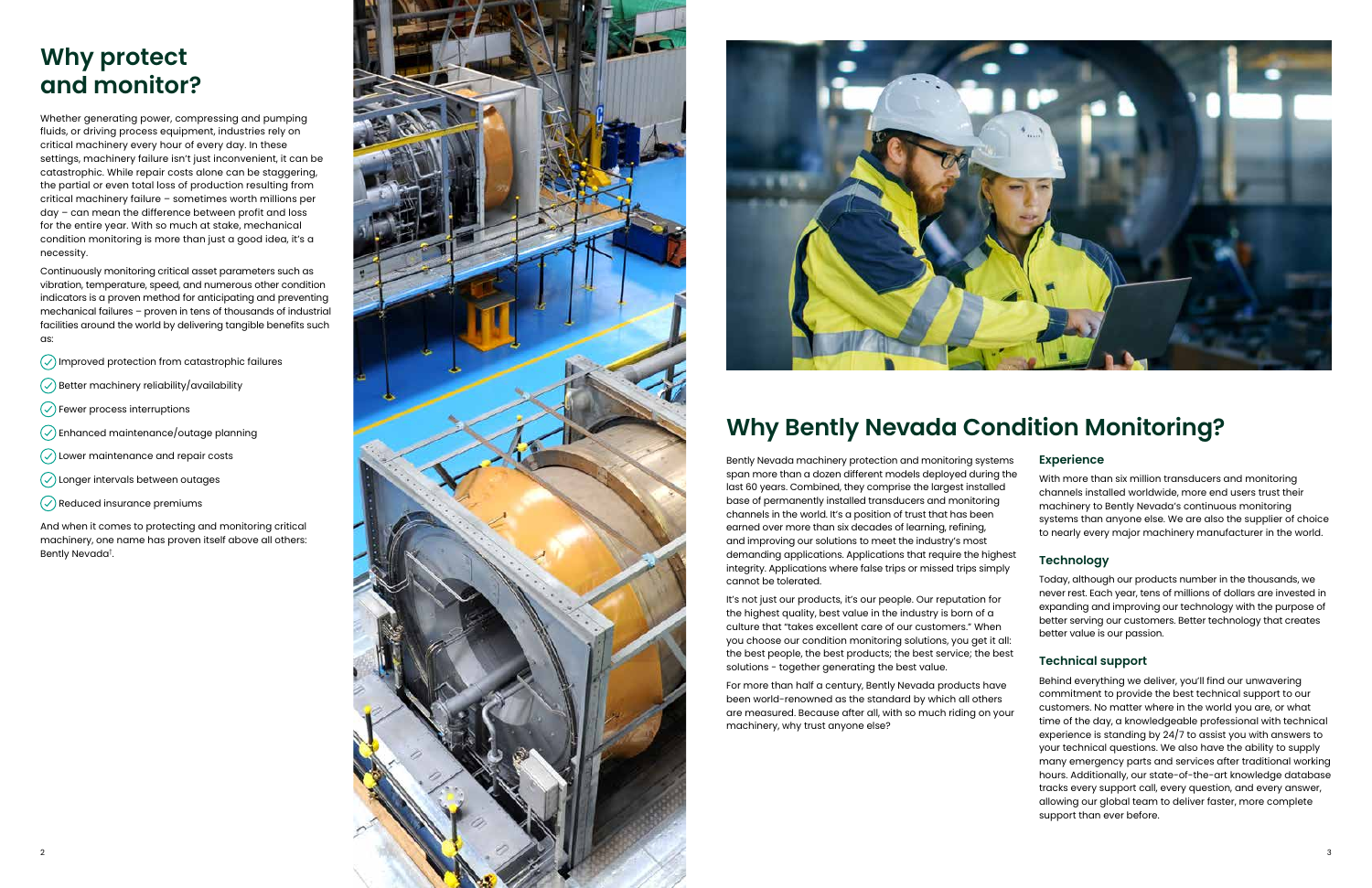## **3500 – Simply the best**

Beginning with the 5000 Series in the 1960s, we've introduced seven successive generations of highly successful monitoring platforms. Today, that experience is embodied in the most advanced, powerful, and reliable system we have ever offered: The Bently Nevada 3500 Series Machinery Protection System.

### **Certified**

The 3500 is designed to fully comply with the American Petroleum Institute's Standard API 670, the world's most widely used specification for machinery protection systems. For reciprocating compressor applications, the 3500 meets API 618 requirements as well. It can also be ordered with DNV and Class NK certifications for maritime applications such as offshore platforms and ship propulsion. And, when used as part of a safety instrumented system, third party Functional Safety Certification can be supplied for applications requiring up to Safety Integrity Level (SIL) 2. In addition, the 3500 is approved to meet relevant Canadian Standards Association (CSA), Factory Mutual (FM), GOST, ATEX, and CE requirements.

Bently Nevada follows closely the development and changes in these standards and continually demonstrates our capacity and commitment to be in sync with them as they change and evolve. This continued focus and investment in regulatory excellence ensures our customers don't have to worry about deploying a non-compliant solution that may later require significant update or replacement. A compliance miss has the potential for exposure to not only catastrophic consequences, but also can lead to fines from governments and inspection agencies as well as impact on insurance rates and reputation. Baker Hughes Bently Nevada is committed to continued compliance leadership and full regulatory excellence.

### **Reliable**

We understand that our systems are routinely used not just for indication, but to provide auto-shutdown protection. That's why – even in simplex mode – the  $3500$  is the most reliable monitoring system we have ever offered with extensive self-checking and fault tolerant design features.

### **Connected**

Connecting to condition monitoring and diagnostic software has never been easier. With the 3500 there are no bulky external modules, no additional wiring, and no extra rack slots required. Simply use the Ethernet port in the 3500/22M Transient Data Interface Module and a single network cable to communicate with our System 1† software. Connecting to plant control and automation systems is straightforward as well. Simply add a communication gateway module. You can even add multiple gateways when communication redundancy is required or when multiple systems must be supported with differing protocols.

### **Flexible**

The 3500 Series features the industry's most extensive selection of machinery measurement parameters combined with software configuration for virtually all monitor options. Local or remote mounted displays are available, or you can operate the 3500 without a display. The result is unparalleled flexibility to address almost any application.

### **Field-proven**

The 3500 Series system has proven its value and dependability with customers everywhere, year after year, with more than 100,000 racks installed globally.



### **3500 Series measurement and output capabilities**

**Measurements**

Measurements

| Phase reference                                            |  |
|------------------------------------------------------------|--|
| Radial vibration (proximity probes)                        |  |
| Radial position (proximity probes)                         |  |
| Axial position (proximity probes)                          |  |
| Eccentricity (proximity probes)                            |  |
| Seismic vibration (velocity<br>transducers/accelerometers) |  |
| Shaft absolute (proximity and seismic)                     |  |
| Aeroderivative gas turbine<br>casing vibration             |  |
| Differential expansion                                     |  |
| Ramp differential expansion                                |  |
| Complementary differential expansion                       |  |
| Case expansion                                             |  |
| Valve position                                             |  |
| Hydro turbine/generator vibration                          |  |
| Hydro generator air gap                                    |  |
| Machine operating state (discrete input)                   |  |
| Rotor speed                                                |  |
| Rotor speed rate-of-change (acceleration)                  |  |
| Rotor zero speed (turning gear engagement)                 |  |
| Reverse rotation                                           |  |
| Relays                                                     |  |
| Temperature (direct/average/differential) <sup>1</sup>     |  |
| Process variable signals<br>(4-20 mA, 1-5 Vdc, etc.)       |  |
| Gas turbine combustor instabilities                        |  |
| Reciprocating compressor impulse/velocity                  |  |
| Reciprocating compressor rod position                      |  |
| Reciprocating compressor cylinder pressure                 |  |
| Communication gateway                                      |  |

| <b>Monitor modules</b> |          |          |         |          |         |               |         |          |          |          |          |            |
|------------------------|----------|----------|---------|----------|---------|---------------|---------|----------|----------|----------|----------|------------|
| 3500/32/33             | 3500/42M | 3500/44M | 3500/45 | 3500/46M | 3500/50 | 3500/60/61/65 | 3500/62 | 3500/64M | 3500/70M | 3500/72M | 3500/77M | 3500/91/92 |
|                        |          |          |         |          |         |               |         |          |          |          |          |            |
|                        |          |          |         |          |         |               |         |          |          |          |          |            |
|                        |          |          |         |          |         |               |         |          |          |          |          |            |
|                        |          |          |         |          |         |               |         |          |          |          |          |            |
|                        |          |          |         |          |         |               |         |          |          |          |          |            |
|                        |          |          |         |          |         |               |         |          |          |          |          |            |
|                        |          |          |         |          |         |               |         |          |          |          |          |            |
|                        |          |          |         |          |         |               |         |          |          |          |          |            |
|                        |          |          |         |          |         |               |         |          |          |          |          |            |
|                        |          |          |         |          |         |               |         |          |          |          |          |            |
|                        |          |          |         |          |         |               |         |          |          |          |          |            |
|                        |          |          |         |          |         |               |         |          |          |          |          |            |
|                        |          |          |         |          |         |               |         |          |          |          |          |            |
|                        |          |          |         |          |         |               |         |          |          |          |          |            |
|                        |          |          |         |          |         |               |         |          |          |          |          |            |
|                        |          |          |         |          |         |               |         |          |          |          |          |            |
|                        |          |          |         |          |         |               |         |          |          |          |          |            |
|                        |          |          |         |          |         |               |         |          |          |          |          |            |
|                        |          |          |         |          |         |               |         |          |          |          |          |            |
|                        |          |          |         |          |         |               |         |          |          |          |          |            |
|                        |          |          |         |          |         |               |         |          |          |          |          |            |
|                        |          |          |         |          |         |               |         |          |          |          |          |            |
|                        |          |          |         |          |         |               |         |          |          |          |          |            |
|                        |          |          |         |          |         |               |         |          |          |          |          |            |
|                        |          |          |         |          |         |               |         |          |          |          |          |            |
|                        |          |          |         |          |         |               |         |          |          |          |          |            |
|                        |          |          |         |          |         |               |         |          |          |          |          |            |
|                        |          |          |         |          |         |               |         |          |          |          |          |            |

3500/25

1. The 3500/60 and /61 are 6-channel monitors. The 3500/65 is a 16-channel monitor.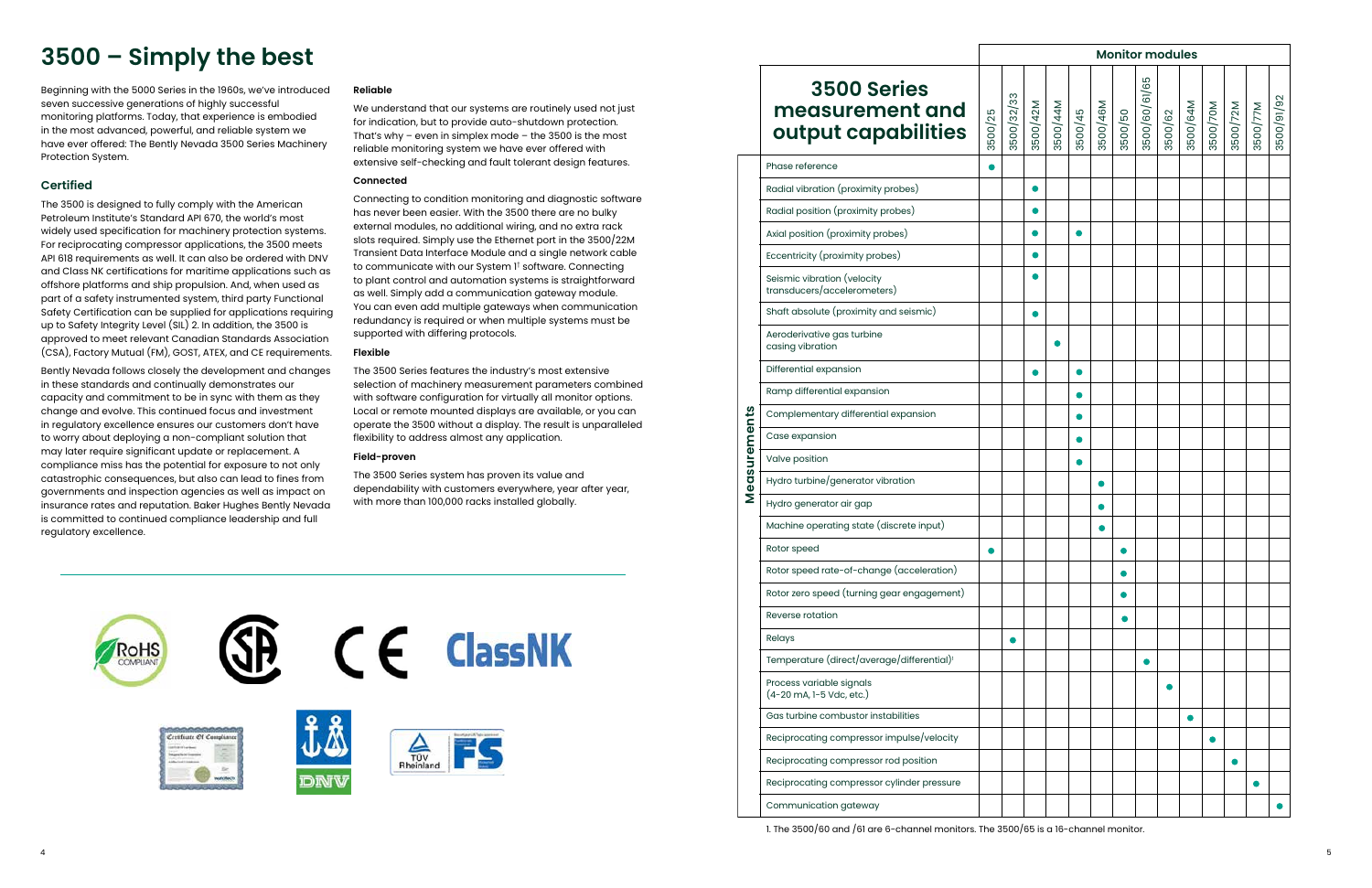**Keyphasor module** – accepts **Digital communications** – the 3500/92 single- and ulti-event-per-turn Communications Gateway supports **Buffered outputs** – every Modbus ® and Modbus/TCP protocols via signals from proximity probes dynamic input signal is and magnetic pickups. A serial (RS232/422/485) or Ethernet links conveniently available at standard rack can for digital communications with PLCs, the front panel via buffered accommodate up to four DCSs, and other instrument and output connectors for easy automation platforms. Multiple gateways Keyphasor † signals (two 3500/25 connection to portable and modules), and special can be installed in a single rack for link test instrumentation. modifications are available when redundancy or when multiple protocols more than four Keyphasor are needed. signals are required. **3500/15 Power supply** – accepts worldwide AC/DC voltages and frequencies and can be supplied fully redundant to assure uninterrupted performance. e.  $\ddot{\bullet}$  $85\sigma$  $\overline{\mathbf{C}}$  $\circ$   $\circ$   $\circ$   $\circ$  $\overline{\textcircled{\circ}}$  $\bullet$  $\odot$ 000  $000$  $\overline{0}$ . $\overline{0}$ **Keylock security** – all  $\overline{\mathbb{C}}$ **BENTLY**  $\overline{\bullet}$ monitor modules are software configurable via  $\left| \frac{1}{\sqrt{2}} \right|$  $\ddot{\bullet}$ the 3500's Transient Data  $\overline{c}$  $\ddot{\bullet}$ Interface Module – key  $\ddot{\bullet}$  $\bullet$  $\bullet$  $\odot$  $\bullet$  $\bullet$  $\circledcirc$  $\odot$ lockable to prevent unauthorized tampering.  $\mathbf{a}$  $\widehat{\mathbf{w}}$  $\mathbf{r}$  $\mathbf{G}$  $\mathbf{C}$ 350  $\frac{1}{2}$ **Analog communications** – 圖  $\equiv$ monitor module channels  $\overline{\odot}$ BENTLY are available with analog 4-20 mA proportional **ESG** FS(% outputs for process control FSG Ba **ESG BSG** ESC systems and other instrumentation. **Transient Data Interface (TDI)** – provides configuration interface as well as single-cable connection to System 1 **Relay modules** – **Hot-swappable**  software via conventional **Multiple parameters from each channel modules** – for ease software-programmabl wired or wireless Ethernet – radial vibration channels can provide e voting logic provides of maintenance and networks. The 3500's eight individual parameters (overall, gap, unmatched flexibility. 4 maximum uptime, advanced design ensures and 16-channel modules can be that simultaneous data

acquisition occurs for all channels in the rack.

1X amplitude/phase, 2X amplitude/phase, Not 1X, Smax), meaning a 4-channel monitor actually provides up to 32 channels of measurements. Alarms can be set on any or all 8 parameters from each channel.



versions available.

removed and reinserted without removing rack power .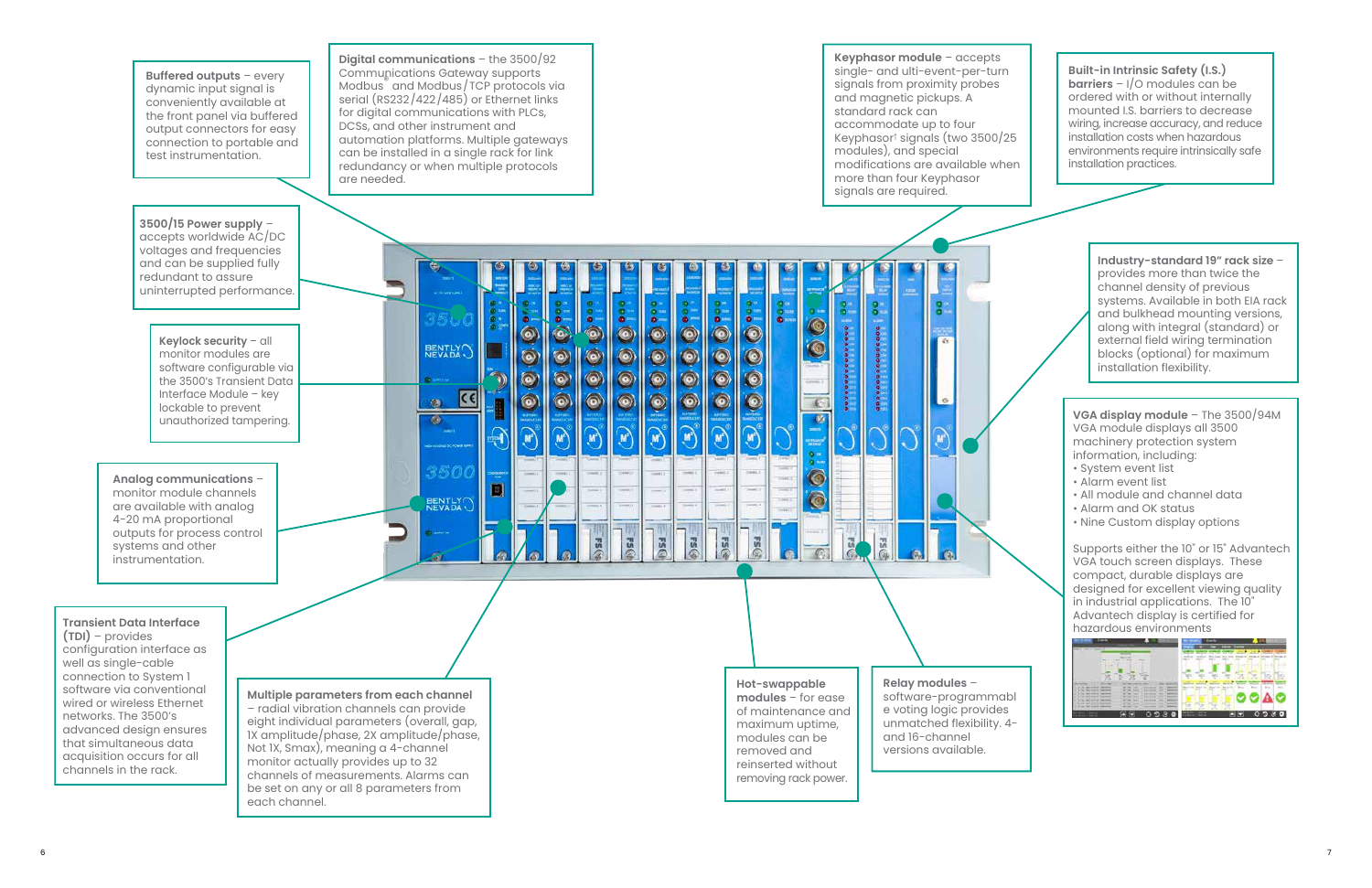### **Applications and industries**

The table on page 5 summarizes the enormous selection of measurement types available in the 3500. This allows it to be applied to an extremely wide-range of rotating and reciprocating machinery in many industries. Below are just a few of the more common applications that can be easily addressed by the 3500 System.

If your specific machine doesn't appear on the list, just ask us. Chances are, our applications engineers have already developed a solution that's right for you. And, with our extensive custom applications capabilities, we can easily modify off-the-shelf 3500 solutions to handle your nonstandard applications and signal processing requirements.

- Steam turbines
- Hydraulic turbines
- Industrial gas turbines
- Aeroderivative gas turbines
- Reciprocating compressors
- Centrifugal compressors
- Axial compressors
- Screw compressors
- Gears
- Turbo-expanders
- Horizontal and vertical centrifugal pumps
- Reciprocating pumps
- Electric motors
- Generators
- Fans
- Blowers
- Agitators
- Mixers
- Centrifuges
- Pulp refiners
- Ball mills
- Crushers/pulverizers
- Extruders
- Pelletizers
- Cooling tower/heat exchanger fans



## **Service and support**

out of your investment. Our service offerings are carefully developed to ensure you realize the maximum benefits our

We design and manufacture the 3500 system so there's nobody better equipped than Bently Nevada to professionally install and support these products. Bently Nevada Services offer complete lifecycle support coverage from initial design, commissioning and integration with your operating processes, and continue throughout the operational life of your facility with available upgrades, replacements, and retrofits. This enables you to get the most solutions have on your operation. Bently Nevada service professionals undergo rigorous training and certification processes developed through our 60+ years of machinery protection and conditioning monitoring experience. This ensures we provide the highest quality and most expert services in the industry. With more than 500 service and support professionals in over 50 countries we have the global reach and local presence to be there with expert support when and where you need us.

|                                    | Get it right the 1st time       |
|------------------------------------|---------------------------------|
|                                    | • Ensure your assets ar         |
| <b>Implementation services</b>     | • Avoid costly delays a         |
|                                    | · One source to design          |
|                                    | • Avoid startup trips du        |
|                                    | Keep your System hea            |
|                                    | • Prevent instrumentati         |
| <b>Proactive support</b>           | • Prevent and minimize          |
|                                    | • Keep up to date and           |
|                                    | • Access the expert sup         |
|                                    | Actionable insights yo          |
|                                    | • Understand your asse          |
| <b>Asset Health and consulting</b> | · Plug in to our global r       |
|                                    | • Professional OEM agn          |
|                                    | · Custom analytic deve          |
|                                    | <b>Stay ahead of evolving</b>   |
| Cybersecurity <sup>1</sup>         | • Ensure your system            |
|                                    | · Identify and mitigate         |
|                                    | • Keep your system be           |
|                                    | technologies and ar             |
|                                    | <b>Critical skills that amp</b> |
| <b>Training and education</b>      | • Enable your personnel         |
|                                    | · Enable your operatior         |
|                                    | and application train           |

#### **Critical skills that amplify your machinery management capabilities**

- el to operate and maintain your monitoring and protection system
- on to maximize the value of your system leveraging expert product ning and knowledge

1. https://www.us-cert.gov/sites/default/files/documents/Seven%20Steps%20to%20Effectively%20 Defend%20Industrial%20Control%20Systems\_S508C.pdf

- re protected and monitored when you're ready to startup
- and rework
- $n$ , plan, manage, and execute the installation
- lue to improper installation and configuration

#### **Kalthy and optimized**

- ation related false trips
- ze potential data loss events
- d compliant with the best technologies available
- upport you need when you need it most

### **Action ou can trust**

- et health to optimize outage and maintenance planning
- network of machinery experts with remote monitoring
- $p$  prostic machinery diagnostics when and where you need it
- velopment and tuning to pinpoint specific conditions

#### **Stay as in threats**

- n is up to date and protected as threats continually evolve
- te cybersecurity risks to your operation
- both secure and accessible with advanced security architectures leveraging data diodes and database replication

### **Bently Nevada service menu**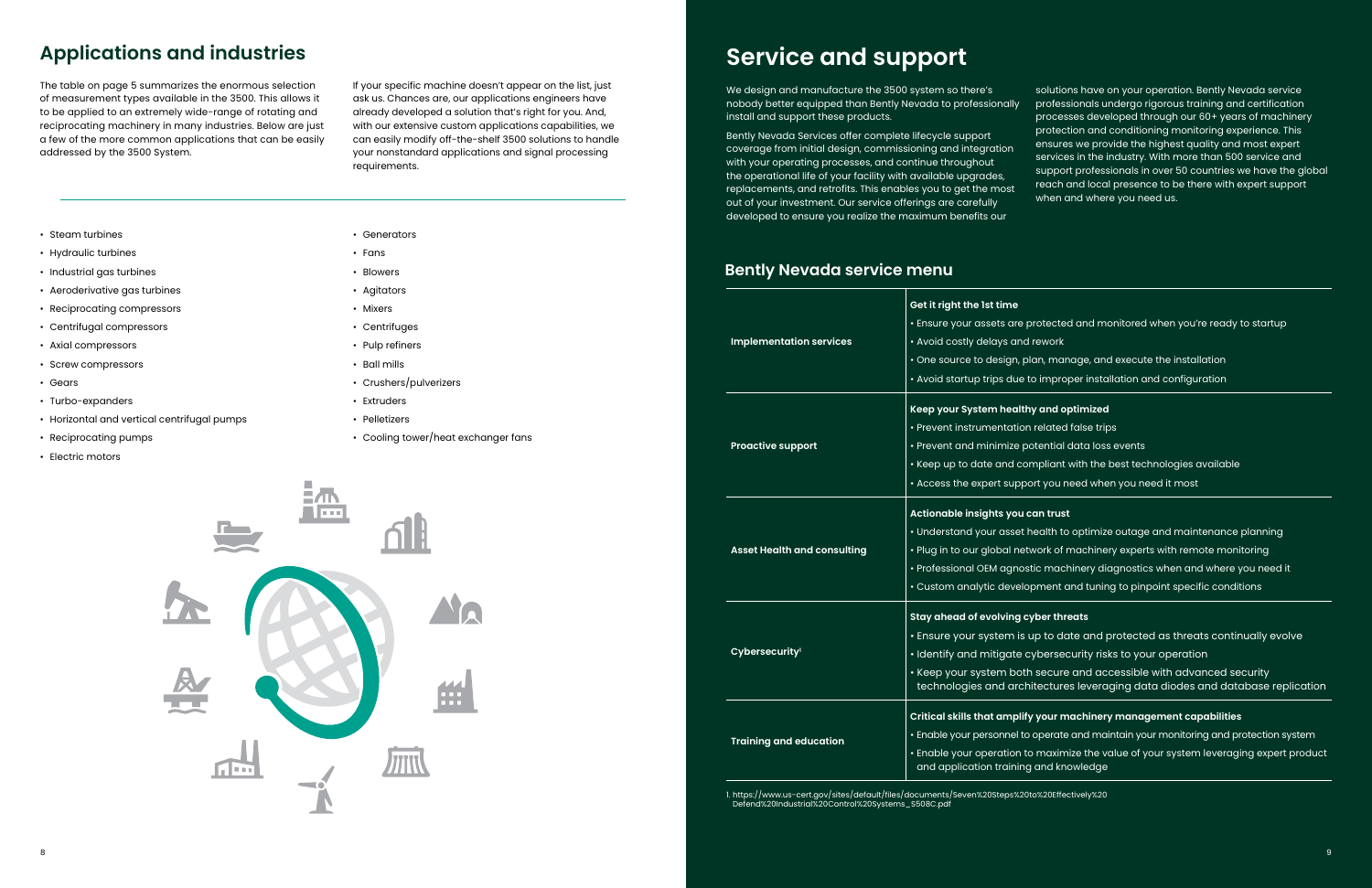## **System 1**

System 1† , connected to your 3500 Monitoring System, delivers the comprehensive machinery wide diagnostic HMI capability users need to make informed decisions on how to proactively manage their machinery.

### **Connectivity**

Seamless connectivity to Bently Nevada's 3500 machinery protection system with full access to available trend, waveform, and event data. Standard integration to control system PLCs through OPC DA protocol with full access to applicable process data, first-outs, permissives, surge control, and set points.

### **Visualization and management**

Complete Diagnostic HMI desktop-based application, designed to enable rich HMI overviews, extensive trend diagnostics, vibration analysis, and proactive condition monitoring.

### **Plant-wide scalability**

Ability to scale connectivity beyond 3500 and the control system to monitor more machinery leveraging other Bently Nevada online, scanning, or portable devices in the same System 1 platform.

### **Comprehensive diagnostic HMI implementation**

Standardized & holistic machinery configurations based on Bently Nevada best practices for vibration and process data. Standard data connectivity (OPC, 3500, etc.) for overall machine and key sub-systems (vibration, lube, seal, surge, etc.).

### **Optional hosted and/or remote monitoring**

Access to Bently Nevada machinery experts through standardized remote monitoring.



### **Plant-wide data with context and clarity**